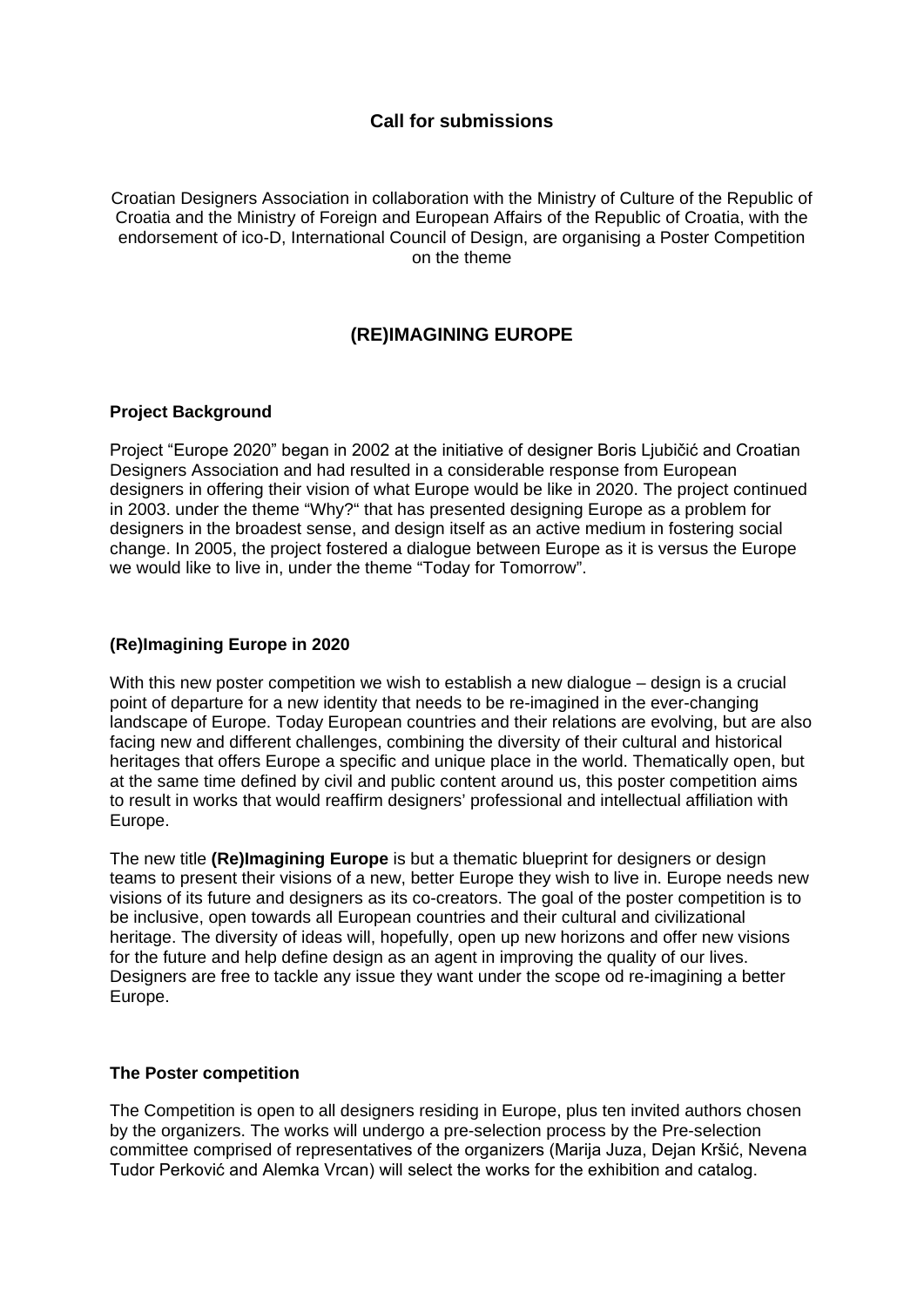Selected works will be judged by an international jury (Marija Juza, Dejan Kršić, Nevena Tudor Perković, Alemka Vrcan and Demetrios Fakinos), who will award three awards:

1st Award – 4500 EUR

2nd Award – 4000 EUR

3rd Award – 2500 EUR

as well as the ico-D Excellence Award.

All awards are listed in brutto amounts.

The awards will be announced at the exhibition opening.

The jury, at its discretion, may withhold the awards or prizes or divide the total prize money in other proportions. Awards and any cash prizes will be paid within one month of the announcement of the awards.

### **The Exhibition**

All selected and invited works will be showcased at an exhibition in Zagreb, Croatia, juxtaposed with a selection of original works from 2002. to present the evolution of designers' thoughts and ideas. Part of the exhibition will also be showcased in Bruxelles, Belgium, honouring Croatian Presidency of the Council of the European Union in the first half of 2020. By entering the competition, designers automatically grant the permission for their works to be published in a catalogue and exhibited at the exhibition.

#### **Time frame**

18<sup>th</sup> November 2019 - the beginning of the Competition

31st December 2019 by midnight (CET) - deadline for submission of works

10 January - end of pre-selection and results announcement

#### **How to enter**

Designers and design teams should send in their works for Pre-selection and Judging electronically via file transfer service to natjecaji@dizajn.hr by midnight December 31st 2019 (CET). Works that are not clearly marked or sent after the closing date will automatically be disqualified.

#### **Competition work consists of:**

- A4 pdf document with the designer's or studio names in the name of the file, for the purpose of pre-selection and judging. If one designer or team submits more than one work, the order number of the application should be added to in the document name
- Filled Application form that can be downloaded [here.](https://www.dropbox.com/s/jyvtga7ppp8cuxe/Application%20Form_Prijavnica_Europa%202020.docx?dl=0)
- TIFF document, B1 format, 300 dpi, CMYK, for the poster printing

Please do not send printed posters. Organizers will have all the selected works printed locally from your files.